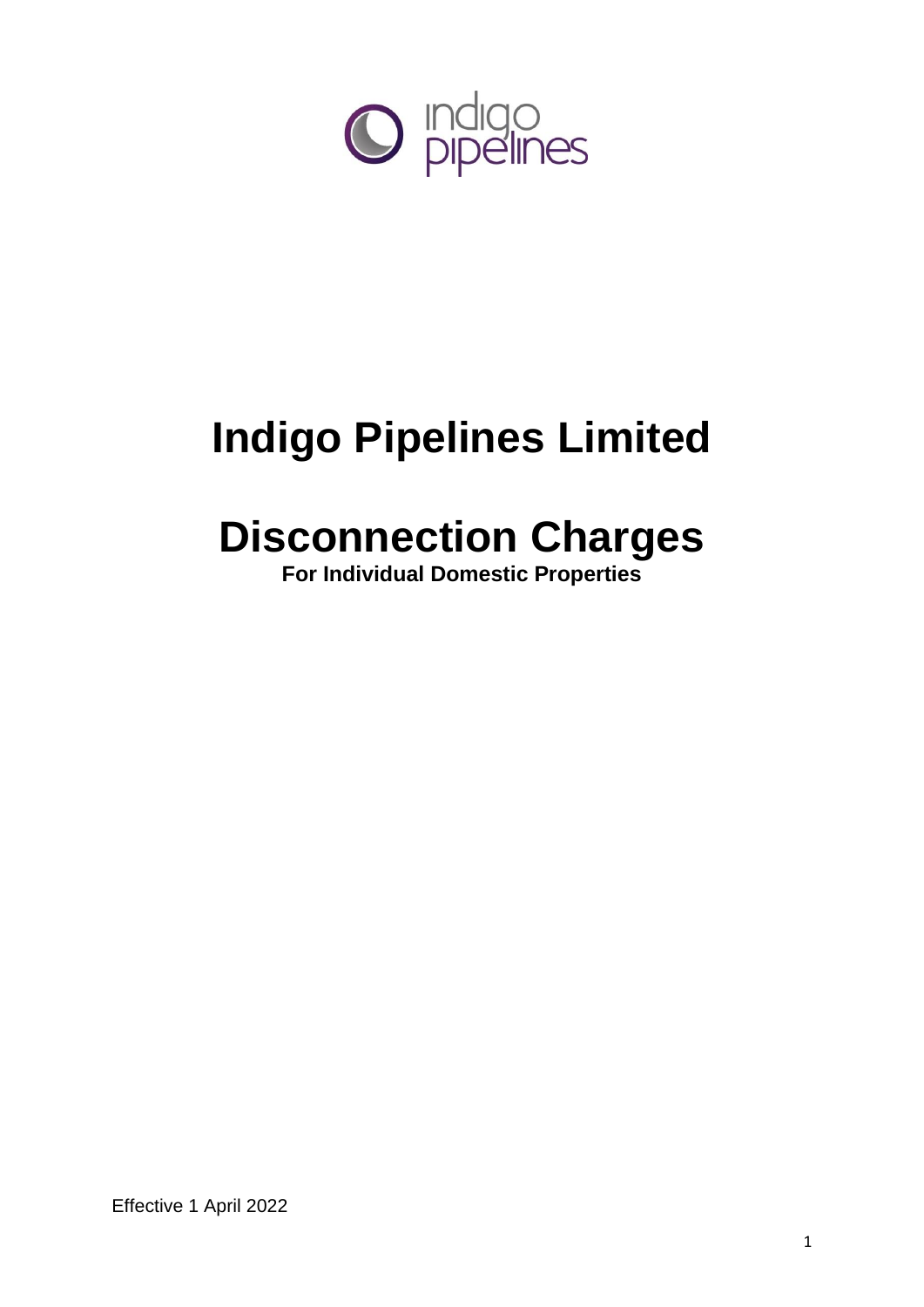### **Contents**

## <span id="page-1-0"></span>**Introduction**

The following Charges Statement sets out the principles and methods used to determine charges for Gas Distribution Disconnection Services. This applies to individual disconnections at an **existing domestic property** (consumption less than 73,200 kWh per annum) connected to an Indigo Pipelines Limited network, as per our Gas Transporters Licence Condition 4b.

Indigo Pipelines Limited is committed to delivering the best possible service to our consumers. The operation of Indigo Pipelines' network assets has been contracted to SSE Energy Solutions, a trading name of SSE Utility Solutions Ltd, part of SSE plc. SSE is a major utility with many years of experience building and operating public gas networks.

Indigo Pipelines aims to recover those costs it reasonably expects to incur when we provide disconnection services via our contractor SSE Energy Solutions. Charges reflect the cost of labour, materials and any other expenses required to carry out the work of the customers' requirements. Each cost element will include an appropriate level of overhead.

This Disconnection Charges Statement replaces any statement previously published by Indigo Pipelines under its current name or former name of SSE Pipelines Limited.

#### **Important Information**

The following types of disconnections from an Indigo Pipelines network will be quoted on a case-by-case basis:

- Industrial & Commercial Disconnections
- Multi-Site Disconnections
- Applications from Housing Developers, Agents or Landlords\*

\* Evidence in respect of the identification of the person who owns / occupies a premise may be required.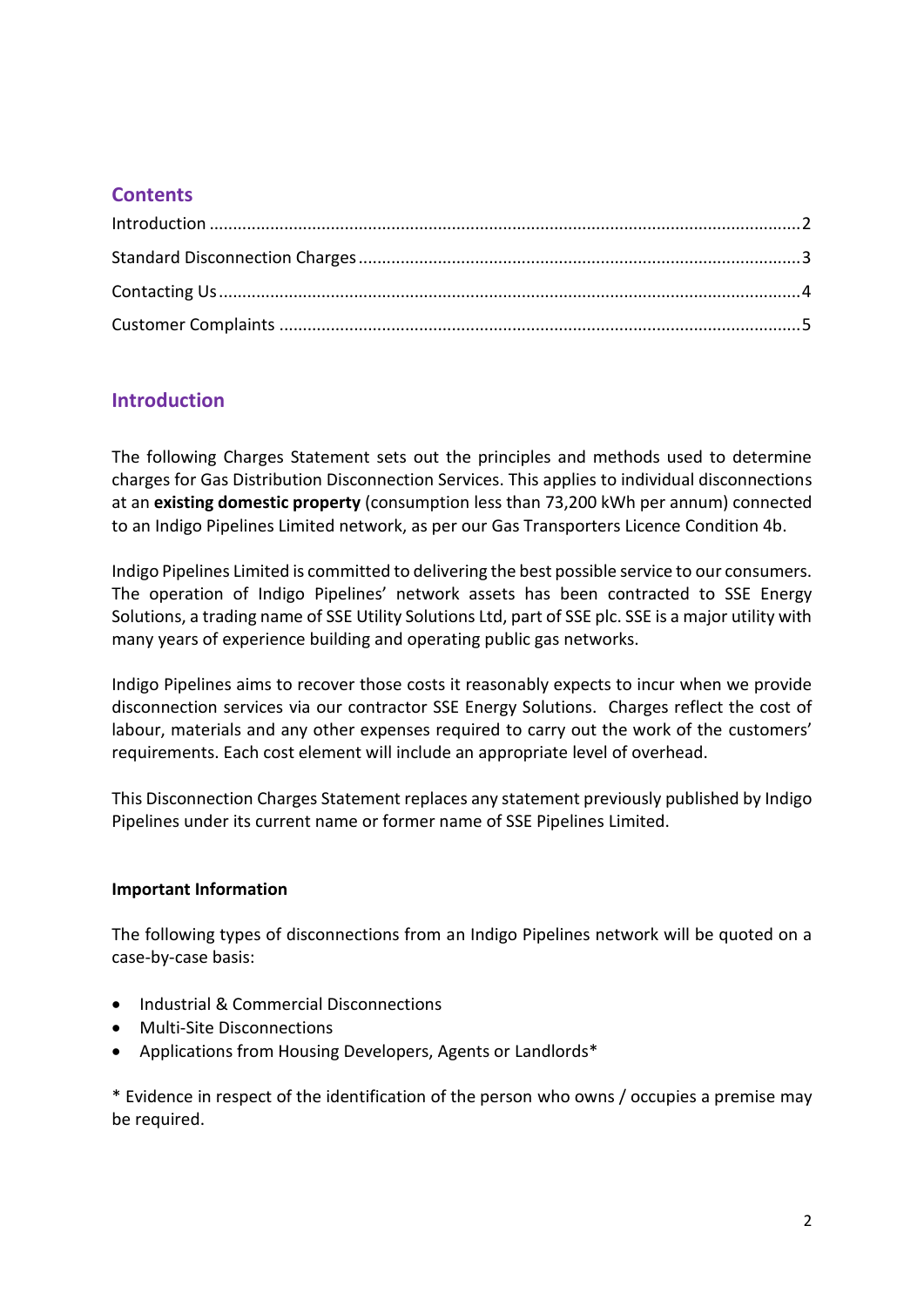Disconnections will be made at the Indigo Pipelines gas main where the service will be disconnected from our network, the service pipe to your property will not be removed. To find out the location of your Indigo Pipelines gas main, please contact our contractor, SSE Energy Solutions, you can find their contact details in the 'Contacting Us*'* section of this document.

All disconnections are quoted **without** the removal of any metering equipment. To arrange disconnection and removal of any metering equipment, please contact your Registered Supplier. **The meter must be removed prior to the service being disconnected.**

Quotations are provided based on information supplied by the requestor; if this information is found to be incorrect, Indigo Pipelines reserve the right to charge an additional fee to cover the costs of any additional work required.

## <span id="page-2-0"></span>**Standard Disconnection Charges**

The following table shows Disconnection Charges for a domestic customer wishing to disconnect from an Indigo Pipelines network:

| <b>Disconnection Surface Type</b> | <b>Standard Charge</b> |
|-----------------------------------|------------------------|
| Public Highway                    | £950                   |
| Pavement / Footpath               | f844                   |
| Unmade                            | £634                   |

- Prices include excavation, disconnection and purge of service and relay of the appropriate surface type.
- Does not include removal of service pipe.
- Does not include easements and consents, road closure notices or dual services.

<span id="page-2-1"></span>All prices exclude Value Added Tax.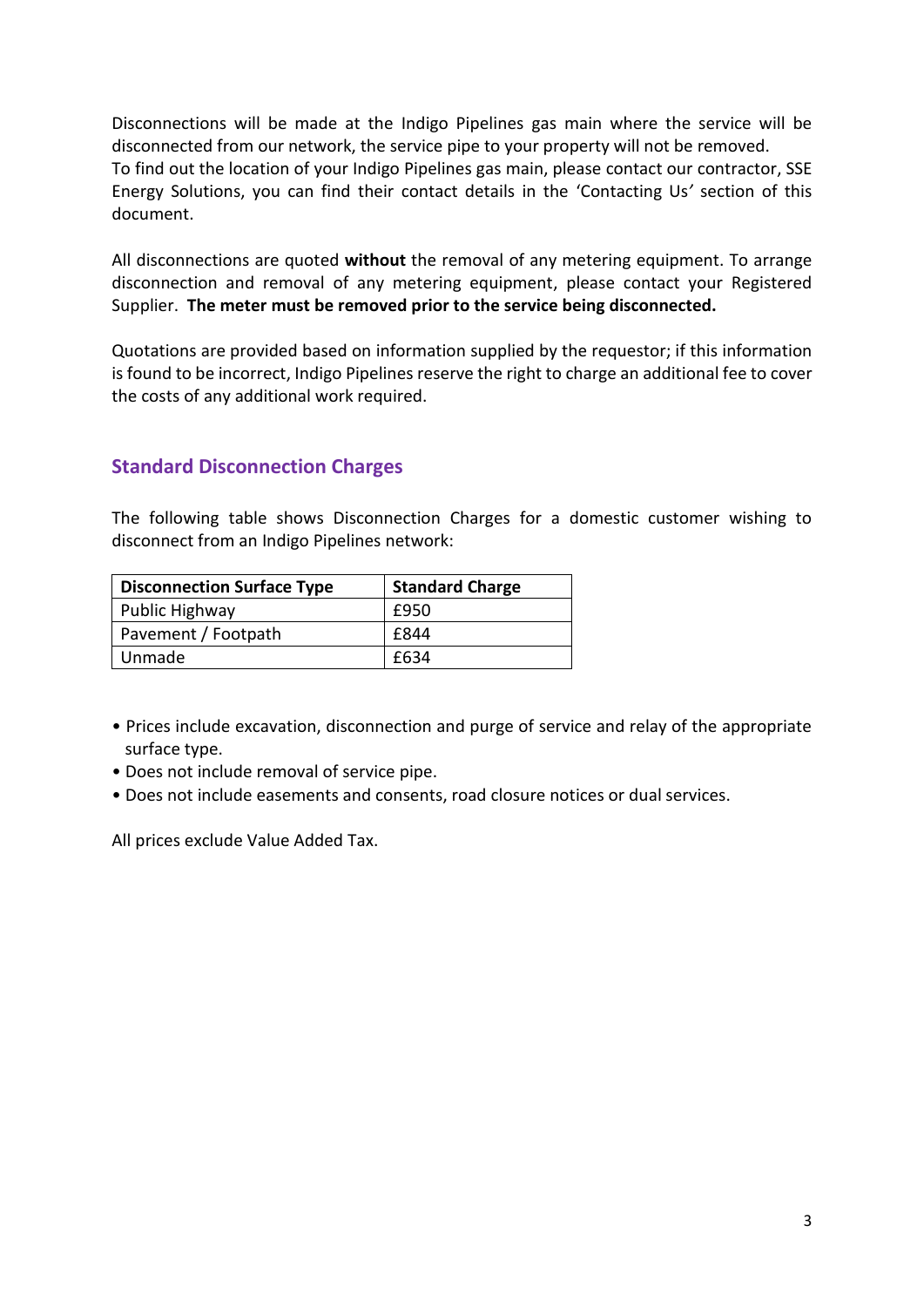## **Contacting Us**

If you contact us, your personal data will be processed by Indigo Pipelines Limited (or by SSE Energy Solutions on our behalf) to communicate with you and deal with your enquiry, to provide the requested services to you and as part of our efforts to monitor customer communications for quality and training purposes. As a data subject, you have rights relating to your personal data. Full details are set out in:

(1) the Indigo Pipelines Limited privacy notice, which can be accessed at <https://www.indigonetworks.co.uk/privacy-policy/> and

(2) the SSE Energy Solutions privacy notice, which can be accessed at <https://sseenergysolutions.co.uk/privacy-policy/>

#### Arrange a Disconnection

To obtain further information about any of the domestic services set out in this document, or to request a quotation for a disconnection from an Indigo Pipelines network, please contact:

Gas Commercial Operations Team SSE Energy Solutions One Forbury Place Forbury Road Reading Berkshire RG1 3JH

<span id="page-3-0"></span>Tel: 0345 078 6739 Email: [indigoconnections@sse.com](mailto:indigoconnections@sse.com)